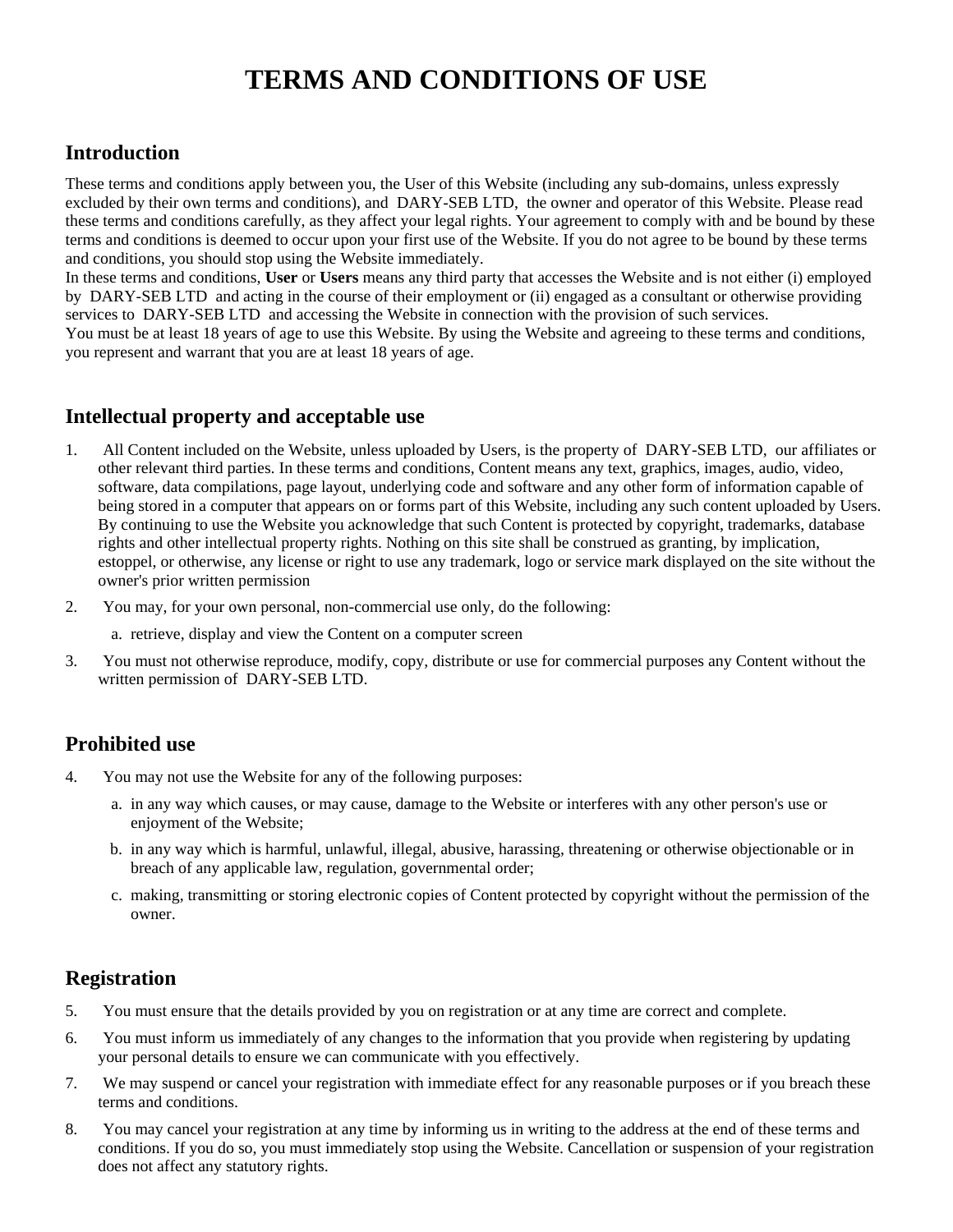#### **Password and security**

- 9. When you register on this Website, you will be asked to create a password, which you should keep confidential and not disclose or share with anyone.
- 10. If we have reason to believe that there is or is likely to be any misuse of the Website or breach of security, we may require you to change your password or suspend your account.

#### **Links to other websites**

- 11. This Website may contain links to other sites. Unless expressly stated, these sites are not under the control of DARY-SEB LTD or that of our affiliates.
- 12. We assume no responsibility for the content of such Websites and disclaim liability for any and all forms of loss or damage arising out of the use of them.
- 13. The inclusion of a link to another site on this Website does not imply any endorsement of the sites themselves or of those in control of them.

#### **Privacy Policy**

14. Use of the Website is also governed by our Privacy Policy, which is incorporated into these terms and conditions by this reference. To view the Privacy Policy, please click on the following: https://www.dary-seb.com/privacy-policy.

#### **Availability of the Website and disclaimers**

- 15. Any online facilities, tools, services or information that DARY-SEB LTD makes available through the Website (the **Service**) is provided "as is" and on an "as available" basis. We give no warranty that the Service will be free of defects and/or faults. To the maximum extent permitted by the law, we provide no warranties (express or implied) of fitness for a particular purpose, accuracy of information, compatibility and satisfactory quality. DARY-SEB LTD is under no obligation to update information on the Website.
- 16. Whilst DARY-SEB LTD uses reasonable endeavours to ensure that the Website is secure and free of errors, viruses and other malware, we give no warranty or guaranty in that regard and all Users take responsibility for their own security, that of their personal details and their computers.
- 17. DARY-SEB LTD accepts no liability for any disruption or non-availability of the Website.
- 18. DARY-SEB LTD reserves the right to alter, suspend or discontinue any part (or the whole of) the Website including, but not limited to, any products and/or services available. These terms and conditions shall continue to apply to any modified version of the Website unless it is expressly stated otherwise.

#### **Limitation of liability**

- 19. Nothing in these terms and conditions will: (a) limit or exclude our or your liability for death or personal injury resulting from our or your negligence, as applicable; (b) limit or exclude our or your liability for fraud or fraudulent misrepresentation; or (c) limit or exclude any of our or your liabilities in any way that is not permitted under applicable law.
- 20. We will not be liable to you in respect of any losses arising out of events beyond our reasonable control.
- 21. To the maximum extent permitted by law, DARY-SEB LTD accepts no liability for any of the following:
	- a. any business losses, such as loss of profits, income, revenue, anticipated savings, business, contracts, goodwill or commercial opportunities;
	- b. loss or corruption of any data, database or software;
	- c. any special, indirect or consequential loss or damage.